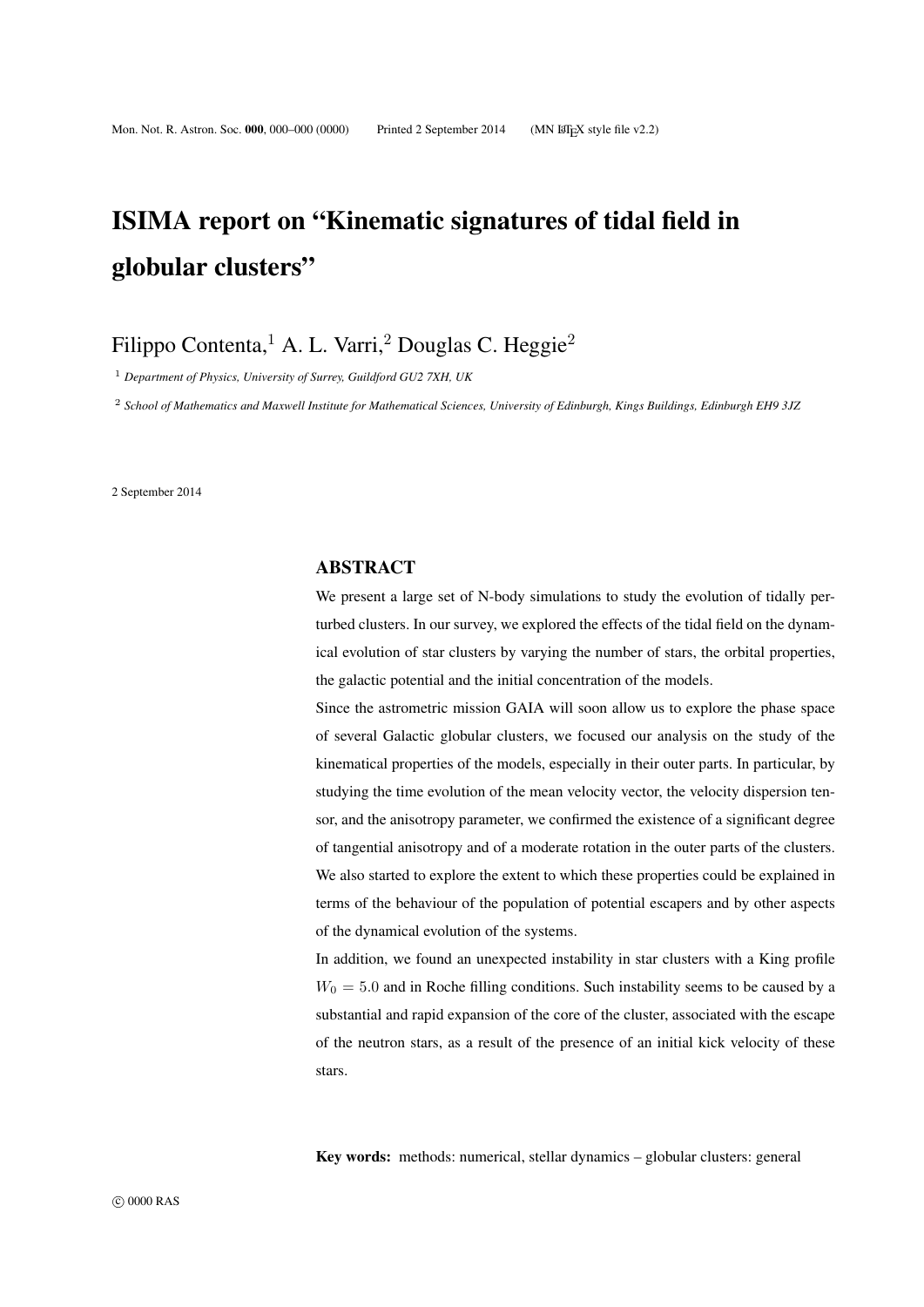## 1 INTRODUCTION

It is well known that the tidal field associated with the host galaxy affects significantly the evolution of a globular clusters (GC). The primary goal of this study is to investigate the effects of such an external tidal field on the kinematics of globular clusters. First of all, the main effect of the tidal field on a GC (Heggie & Hut 2003) is the distortion of the shape of GC, which becomes a triaxial configuration, limited by a critical equipotential surface ("critical Hill's surface"). During this state the cluster may start to lose stars from the two lagrangian points L1 and L2. These points are at distance  $r_J$  from the center of the cluster, where

$$
r_J^3 = \frac{GM_{cl}}{\Omega^2 - \frac{d^2\phi}{dr^2}}
$$
 (King 1962) (1)

is the tidal radius (or Jacobi radius), which depends on the mass of the cluster  $M_{cl}$ , on the angular velocity  $\Omega$  and on the potential of the galaxy  $\phi$  where the cluster is moving.

A second effect is due to tidal heating (Heggie & Hut 2003), this occurs only in a non-static tidal field, such as for an eccentric orbit or an orbit which is not coplanar with the disk of the galaxy (called disk shocking effect). These effects may affect significantly the structural properties of a GC, especially its tidal radius. In the case of a cluster on an eccentric orbit, the tidal radius has its maximum value at the apocenter and its minimum value at the pericenter. The number of escaping stars increases when the tidal radius decreases. The magnitude of this effect strictly depends on the orbital properties and on initial conditions of the stellar system, however it can be very strong and speed up the dissolution of GCs.

The deviations from spherical symmetry induced by the tidal stretching can be, in principle, measured from the flattening of the isophotes of a globular cluster, especially in the outer parts. Recent measurements of the ellipticities of Galactic GCs performed by Chen & Chen (2010) seem to show a preferential alignment of the major axes of these systems with the direction of the Galactic Center. Such an evidence can be easily interpreted in terms of the flattening induced by the tidal field, but more accurate measurements are needed to confirm this result. In addition, from the kinematical point of view, it has been observed in globular cluster a flattening in the velocity dispersion by Drukier et al. (1998) for M15 and by Da Costa (2012) for  $\omega$  Cen; as shown in their papers, the external part of these globular clusters does not follow the keplerian trend. Moreover, van de Ven et al. (2006) found evidence of tangentiality in the outer part of  $\omega$  Cen, by studying its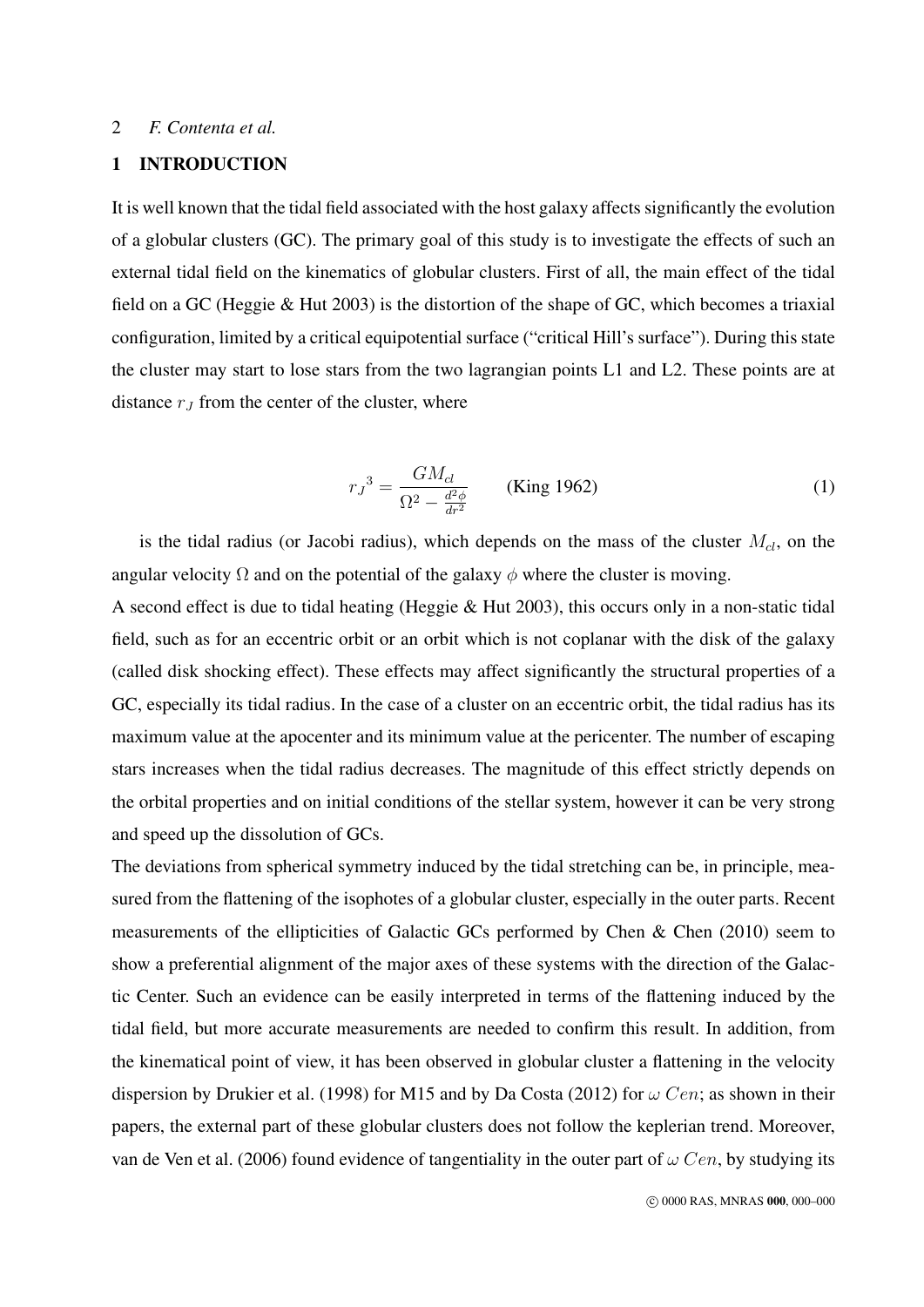three-dimensional velocity dispersion tensor (derived from a combination of proper motions and radial velocity data).

The ongoing astrometric mission GAIA will soon allow us to explore, for the first time and with unprecedented accuracy, many structural and kinematical properties of several Galactic GCs. In particular, GAIA will provide proper motions, temperature, mass, age, and elemental composition of stars between 5.7 mag and 20 mag, and also the line of sight velocity for stars brighter than 17 mag with precision between 1 km/s (for  $V = 11.5$  mag) and 30 km/s (for  $V = 17.5$  mag) (Jordan 2008). Together with the radial velocities from state-of-the-art spectroscopic surveys (e.g. the GAIA-ESO survey), the data from GAIA will "unlock" the 5-dimensional phase space of these systems.

Driven by these motivations, in the present paper we explore the main kinematic properties of GCs in an external tidal field by studying the phase space properties of a series of N-body simulations of tidally perturbed stellar systems, in order to find specific signatures that may be recognized in the GAIA data.

#### 2 DESCRIPTION OF THE RUNS

We simulate the evolution of the cluster as in Baumgardt & Makino (2003), but by using  $NBODY6$ (Aarseth 2003; Nitadori & Aarseth 2012). We have performed a survey of simulations in a nonrotating frame, using a number of particles between  $N = 8192$  and  $N = 131072$ , a Kroupa IMF, with the mass of the stars between 0.1  $M_{\odot}$  and 15  $M_{\odot}$ , a theoretical mean mass  $\langle m \rangle = 0.547$   $M_{\odot}$ , and metallicity  $Z = 0.001$ .

In our simulations, the cluster is in circular orbit or in elliptical orbit with eccentricity  $\varepsilon = 0.5$ , in a logarithmic potential  $\phi = V_c^2 \ln(r)$ , where  $V_c^2$  is the square circular velocity; except for one case, which used a Keplerian Galactic potential. For the majority of our runs, we have used a King (1966) model with concentration of  $W_0 = 5.0$  as initial condition. The clusters start at  $(8.5, 0, 0)$  kpc, with an initial velocity  $V_{cl} = 220$  km/s (in the circular case); in the elliptical case these are the spatial coordinates of the apogalacticon. The initial conditions have been generated using McLuster (Küpper et al.  $2011$ ).

Not all simulations were carried out until complete cluster dissolution. The tidal radius of the cluster was determined iteratively by first assuming that all stars are still in the cluster and calculating the tidal radius. In a second step, we calculated the mass of all stars inside  $r<sub>J</sub>$  and used it to obtain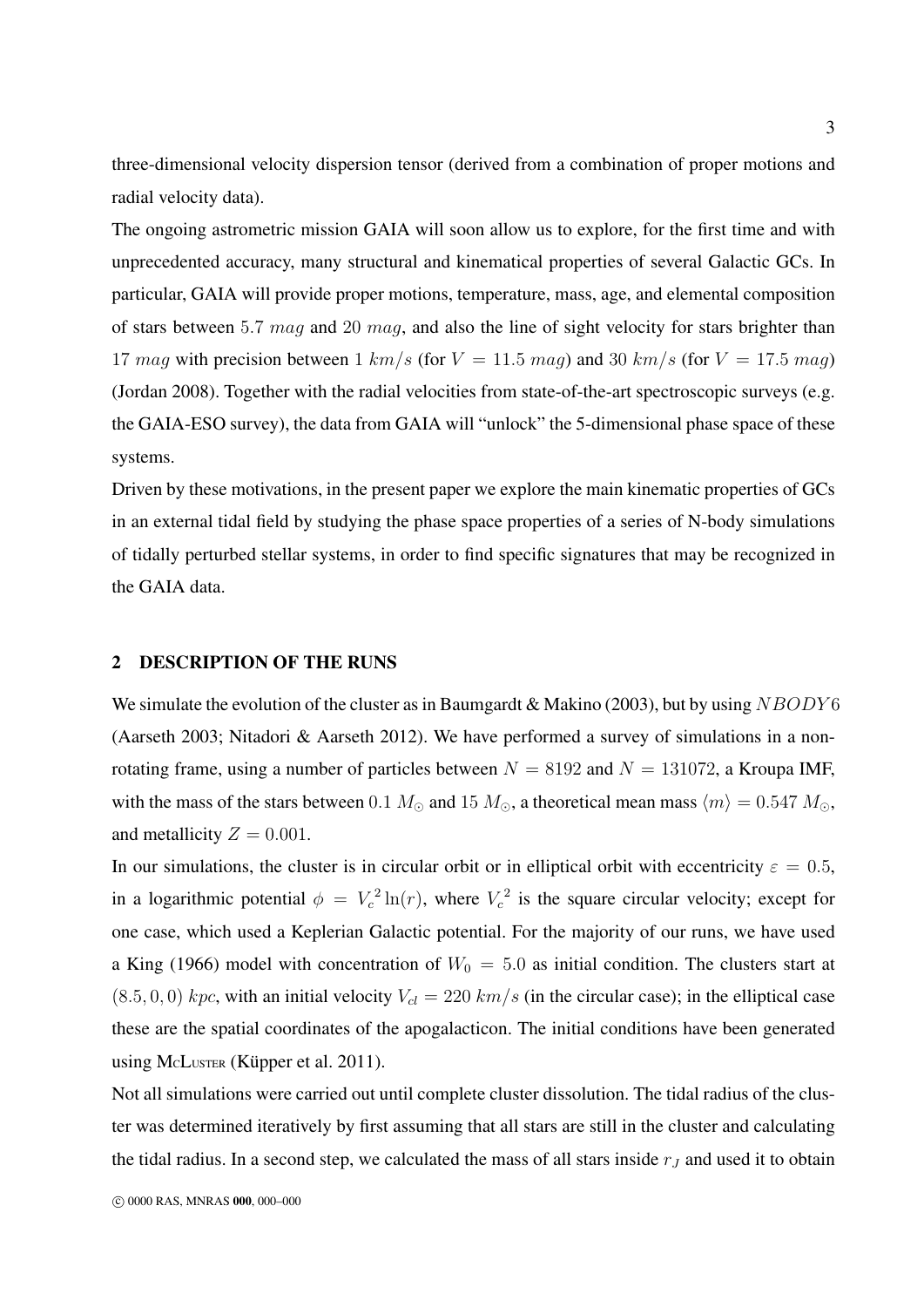a new estimate for  $r<sub>J</sub>$ . This method was repeated until convergence to a stable solution.

A few additional simulations have been performed by changing the initial concentration of the King profile ( $W_0 = 7.0$ ), the potential of the galaxy (keplerian potential), and by introducing an initial rotation (pro-grade or retro-grade respect to the motion of the cluster around the galaxy). The properties of the simulations are presented in Table 1; where  $t_{end}$  is defined as the time when 95% of the mass was lost from a cluster; because some simulation were stopped before this point, we show the fraction of the bound mass and the time when the simulation stops.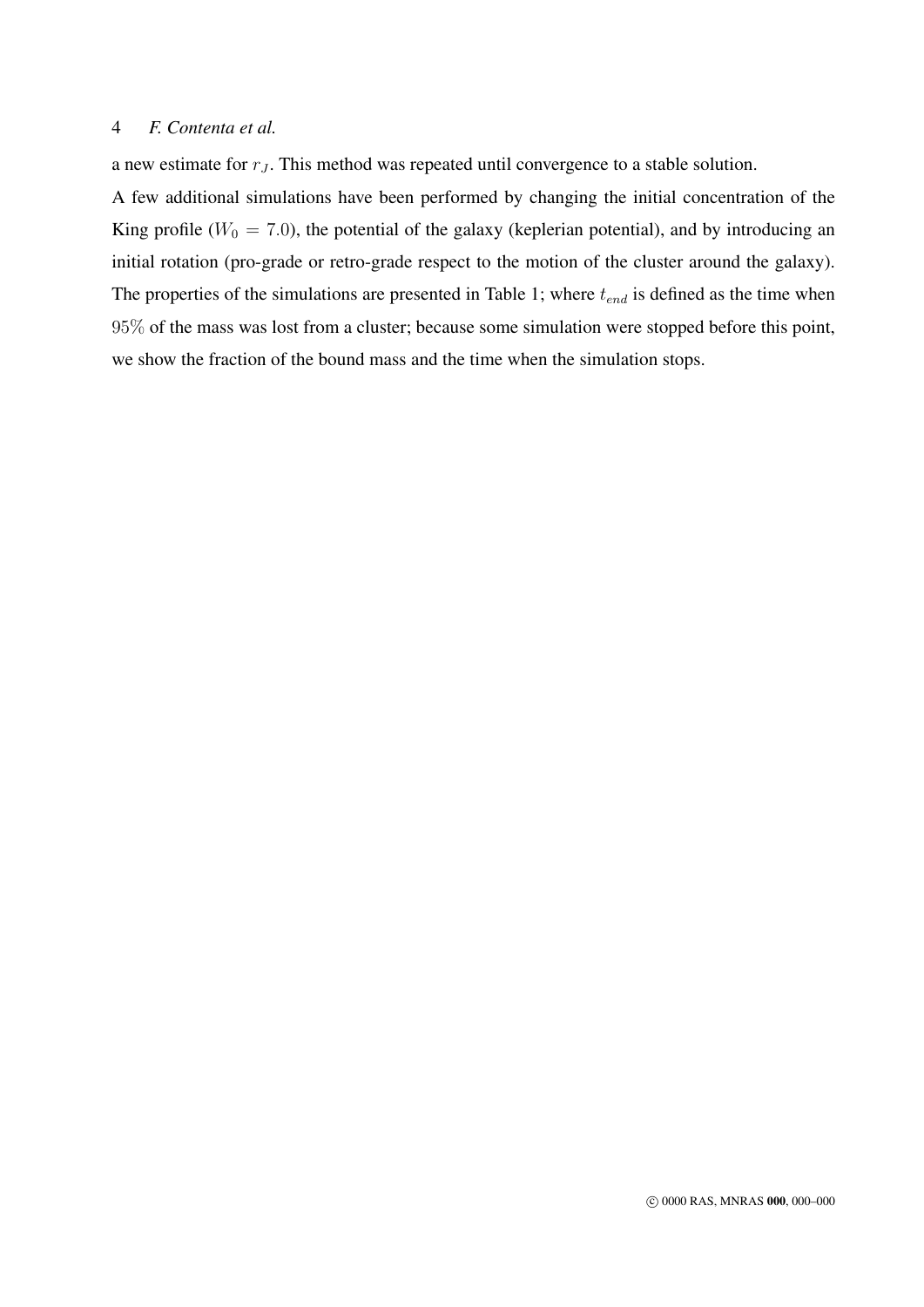| Model                   | z      | $N_{sim}$ | $\gtrapprox$     | Orbit                 | $[M_{\odot}]$<br>$\overline{M}_0$                                     | $[pc] \centering% \includegraphics[width=0.9\columnwidth]{figures/2000.pdf} \caption{The 3D (black) model for the $2D$-evolution of the estimators (black) model for the $D$-evolution of the $D$-evolution of the $D$-evolution of the $D$-evolution of the $D$-evolution of the $D$-evolution of the $D$-evolution of the $D$-evolution of the $D$-evolution of the $D$-evolution of the $D$-evolution of the $D$-evolution of the $D$-evolution of the $D$-evolution of the $D$-evolution of the $D$-evolution of the $D$-evolution of the $D$-evolution of the $D$-evolution of the $D$-evolution of the $D$<br>$r_h$ | $r_J(t=0\,Myr)$<br>$[pc] \centering% \includegraphics[width=0.9\columnwidth]{figures/2000.pdf} \caption{The 3D (black) model for the $z$-axis. The left side is the same as in Figure~\ref{fig:10}. The right side is the same as in Figure~\ref{fig:20}. The right side is the same as in Figure~\ref{fig:20}. The right side is the same as in Figure~\ref{fig:20}. The right side is the same as in Figure~\ref{fig:20}. The right side is the same as in Figure~\ref{fig:20}. The right side is the same as inFigure~\ref{fig:20}. The right side is the same as inFigure~\ref{fig:20}. The right side is the same as inFigure~\ref{fig:20}. The right side is the same as inFigure~\$ | $[Myr]% \centering \includegraphics[width=0.9\columnwidth]{figures/fig_10.pdf} \caption{The 3D (top) and the 4D (bottom) of the 3D (bottom) of the 3D (bottom) of the 3D (bottom) of the 3D (bottom) of the 3D (bottom) of the 3D (bottom). The 3D (bottom) of the 3D (bottom) of the 3D (bottom). The 3D (bottom) of the 3D (bottom) of the 3D (bottom). The 3D (bottom) of the 3D (bottom) of the 3D (bottom). The 3D (bottom) of the 3D (bottom). The 3D (bottom) of the 3D (bottom) of the 3D (bottom). The 3D (bottom) of the 3D (bottom) of the 3$<br>$t_{end}$ | $\frac{M}{M_0}\bigg _{end}$          | Kick velocity NS              | Rotation   | Potential   |
|-------------------------|--------|-----------|------------------|-----------------------|-----------------------------------------------------------------------|---------------------------------------------------------------------------------------------------------------------------------------------------------------------------------------------------------------------------------------------------------------------------------------------------------------------------------------------------------------------------------------------------------------------------------------------------------------------------------------------------------------------------------------------------------------------------------------------------------------------------|--------------------------------------------------------------------------------------------------------------------------------------------------------------------------------------------------------------------------------------------------------------------------------------------------------------------------------------------------------------------------------------------------------------------------------------------------------------------------------------------------------------------------------------------------------------------------------------------------------------------------------------------------------------------------------------------|-----------------------------------------------------------------------------------------------------------------------------------------------------------------------------------------------------------------------------------------------------------------------------------------------------------------------------------------------------------------------------------------------------------------------------------------------------------------------------------------------------------------------------------------------------------------------|--------------------------------------|-------------------------------|------------|-------------|
| జ                       | 8192   |           | $\frac{0}{2}$    |                       | 4507.9<br>4565.6<br>9001.8<br>9047.6<br>71787.3                       | $4.63$<br>$4.63$<br>$5.80$<br>$1.63$<br>$1.63$                                                                                                                                                                                                                                                                                                                                                                                                                                                                                                                                                                            | 74<br>24.19<br>25.20<br>25.20<br>25.20                                                                                                                                                                                                                                                                                                                                                                                                                                                                                                                                                                                                                                                     | 2309<br>2356<br>265<br>2758<br>4206                                                                                                                                                                                                                                                                                                                                                                                                                                                                                                                                   | 0.05<br>0.05<br>0.05<br>0.05         |                               |            | logarithmic |
| 8k changing ICs         | 8192   |           | $\frac{0}{5}$ .0 |                       |                                                                       |                                                                                                                                                                                                                                                                                                                                                                                                                                                                                                                                                                                                                           |                                                                                                                                                                                                                                                                                                                                                                                                                                                                                                                                                                                                                                                                                            |                                                                                                                                                                                                                                                                                                                                                                                                                                                                                                                                                                       |                                      |                               |            | logarithmic |
| 16 <sup>k</sup>         | 16384  |           |                  |                       |                                                                       |                                                                                                                                                                                                                                                                                                                                                                                                                                                                                                                                                                                                                           |                                                                                                                                                                                                                                                                                                                                                                                                                                                                                                                                                                                                                                                                                            |                                                                                                                                                                                                                                                                                                                                                                                                                                                                                                                                                                       |                                      |                               |            | logarithmic |
| 16k changing ICs        | 16384  |           | 5.0              |                       |                                                                       |                                                                                                                                                                                                                                                                                                                                                                                                                                                                                                                                                                                                                           |                                                                                                                                                                                                                                                                                                                                                                                                                                                                                                                                                                                                                                                                                            |                                                                                                                                                                                                                                                                                                                                                                                                                                                                                                                                                                       |                                      |                               |            | logarithmic |
| <b>28k</b>              | 131072 |           | $\overline{5.0}$ | <u>មិ</u> មិ មិ មិ មិ |                                                                       |                                                                                                                                                                                                                                                                                                                                                                                                                                                                                                                                                                                                                           |                                                                                                                                                                                                                                                                                                                                                                                                                                                                                                                                                                                                                                                                                            |                                                                                                                                                                                                                                                                                                                                                                                                                                                                                                                                                                       |                                      | <b>Yes Seger</b><br>Yes Seger |            | logarithmic |
| 28k changing ICs        | 131072 |           | 5.0              |                       | 70926.9                                                               | 11.63                                                                                                                                                                                                                                                                                                                                                                                                                                                                                                                                                                                                                     |                                                                                                                                                                                                                                                                                                                                                                                                                                                                                                                                                                                                                                                                                            |                                                                                                                                                                                                                                                                                                                                                                                                                                                                                                                                                                       |                                      |                               |            | logarithmic |
| 8k NoKick               | 8192   |           | $\frac{0}{5}$    |                       | 4507.9                                                                |                                                                                                                                                                                                                                                                                                                                                                                                                                                                                                                                                                                                                           |                                                                                                                                                                                                                                                                                                                                                                                                                                                                                                                                                                                                                                                                                            |                                                                                                                                                                                                                                                                                                                                                                                                                                                                                                                                                                       |                                      |                               |            | logarithmic |
| 8k NoKick changing ICs  | 8192   |           | 5.0              |                       | 4565.6<br>9001.8<br>9047.6<br>9047.6<br>18903.7<br>36103.7<br>71787.3 |                                                                                                                                                                                                                                                                                                                                                                                                                                                                                                                                                                                                                           | 74 36 12 13 14<br>24 15 16 17 18 19 19 19<br>24 16 17 18 19 19 10                                                                                                                                                                                                                                                                                                                                                                                                                                                                                                                                                                                                                          | 3921<br>4086<br>6082<br>6094<br>1411<br>17622                                                                                                                                                                                                                                                                                                                                                                                                                                                                                                                         | 0.05<br>0.05<br>0.05<br>0.05<br>0.13 | 222222                        |            | logarithmic |
| 16k NoKick              | 16384  |           |                  |                       |                                                                       |                                                                                                                                                                                                                                                                                                                                                                                                                                                                                                                                                                                                                           |                                                                                                                                                                                                                                                                                                                                                                                                                                                                                                                                                                                                                                                                                            |                                                                                                                                                                                                                                                                                                                                                                                                                                                                                                                                                                       |                                      |                               |            | logarithmic |
| 16k NoKick changing ICs | 16384  |           | 5.0              |                       |                                                                       |                                                                                                                                                                                                                                                                                                                                                                                                                                                                                                                                                                                                                           |                                                                                                                                                                                                                                                                                                                                                                                                                                                                                                                                                                                                                                                                                            |                                                                                                                                                                                                                                                                                                                                                                                                                                                                                                                                                                       |                                      |                               |            | logarithmic |
| 32k NoKick              | 32768  |           | 5.0              |                       |                                                                       |                                                                                                                                                                                                                                                                                                                                                                                                                                                                                                                                                                                                                           |                                                                                                                                                                                                                                                                                                                                                                                                                                                                                                                                                                                                                                                                                            |                                                                                                                                                                                                                                                                                                                                                                                                                                                                                                                                                                       |                                      |                               |            | logarithmic |
| 64k NoKick              | 65536  |           | 5.0              |                       |                                                                       |                                                                                                                                                                                                                                                                                                                                                                                                                                                                                                                                                                                                                           |                                                                                                                                                                                                                                                                                                                                                                                                                                                                                                                                                                                                                                                                                            |                                                                                                                                                                                                                                                                                                                                                                                                                                                                                                                                                                       |                                      |                               |            | logarithmic |
| 128k NoKick             | 131072 |           | $\overline{5.0}$ | å å å å å å å         |                                                                       |                                                                                                                                                                                                                                                                                                                                                                                                                                                                                                                                                                                                                           |                                                                                                                                                                                                                                                                                                                                                                                                                                                                                                                                                                                                                                                                                            |                                                                                                                                                                                                                                                                                                                                                                                                                                                                                                                                                                       |                                      |                               |            | logarithmic |
| 128k EccA               | 131072 |           | $\frac{5}{2}$    |                       | 71662.26                                                              |                                                                                                                                                                                                                                                                                                                                                                                                                                                                                                                                                                                                                           |                                                                                                                                                                                                                                                                                                                                                                                                                                                                                                                                                                                                                                                                                            | 6361<br>6284<br>1324<br>1423<br>1296<br>12496                                                                                                                                                                                                                                                                                                                                                                                                                                                                                                                         |                                      |                               |            | logarithmic |
| 128k EccP               | 131072 |           |                  | <b>ER ER ER ER</b>    | 71662.26<br>71787.3<br>71787.3<br>71480.1                             | $4.13$<br>$4.13$<br>$10.66$<br>$7.23$<br>$7.23$                                                                                                                                                                                                                                                                                                                                                                                                                                                                                                                                                                           |                                                                                                                                                                                                                                                                                                                                                                                                                                                                                                                                                                                                                                                                                            |                                                                                                                                                                                                                                                                                                                                                                                                                                                                                                                                                                       | 0.03<br>0.03<br>0.03<br>0.00         | <b>SEE 2252</b>               |            | logarithmic |
| 128k NoKick Pro         | 131072 |           | 0000<br>0000     |                       |                                                                       |                                                                                                                                                                                                                                                                                                                                                                                                                                                                                                                                                                                                                           |                                                                                                                                                                                                                                                                                                                                                                                                                                                                                                                                                                                                                                                                                            |                                                                                                                                                                                                                                                                                                                                                                                                                                                                                                                                                                       |                                      |                               | Prograde   | logarithmic |
| 128k NoKick Re          | 131072 |           |                  |                       |                                                                       |                                                                                                                                                                                                                                                                                                                                                                                                                                                                                                                                                                                                                           |                                                                                                                                                                                                                                                                                                                                                                                                                                                                                                                                                                                                                                                                                            |                                                                                                                                                                                                                                                                                                                                                                                                                                                                                                                                                                       |                                      |                               | Retrograde | logarithmic |
| 128k W7                 | 131072 |           |                  |                       |                                                                       |                                                                                                                                                                                                                                                                                                                                                                                                                                                                                                                                                                                                                           |                                                                                                                                                                                                                                                                                                                                                                                                                                                                                                                                                                                                                                                                                            |                                                                                                                                                                                                                                                                                                                                                                                                                                                                                                                                                                       |                                      |                               |            | logarithmic |
| 128k NoKick Kepl        | 131072 |           |                  |                       | 71623.7                                                               |                                                                                                                                                                                                                                                                                                                                                                                                                                                                                                                                                                                                                           |                                                                                                                                                                                                                                                                                                                                                                                                                                                                                                                                                                                                                                                                                            |                                                                                                                                                                                                                                                                                                                                                                                                                                                                                                                                                                       |                                      |                               |            | keplerian   |
|                         |        |           |                  |                       |                                                                       |                                                                                                                                                                                                                                                                                                                                                                                                                                                                                                                                                                                                                           |                                                                                                                                                                                                                                                                                                                                                                                                                                                                                                                                                                                                                                                                                            |                                                                                                                                                                                                                                                                                                                                                                                                                                                                                                                                                                       |                                      |                               |            |             |

c 0000 RAS, MNRAS 000, 000–000

Table 1. N-body simulation properties

Table 1. N-body simulation properties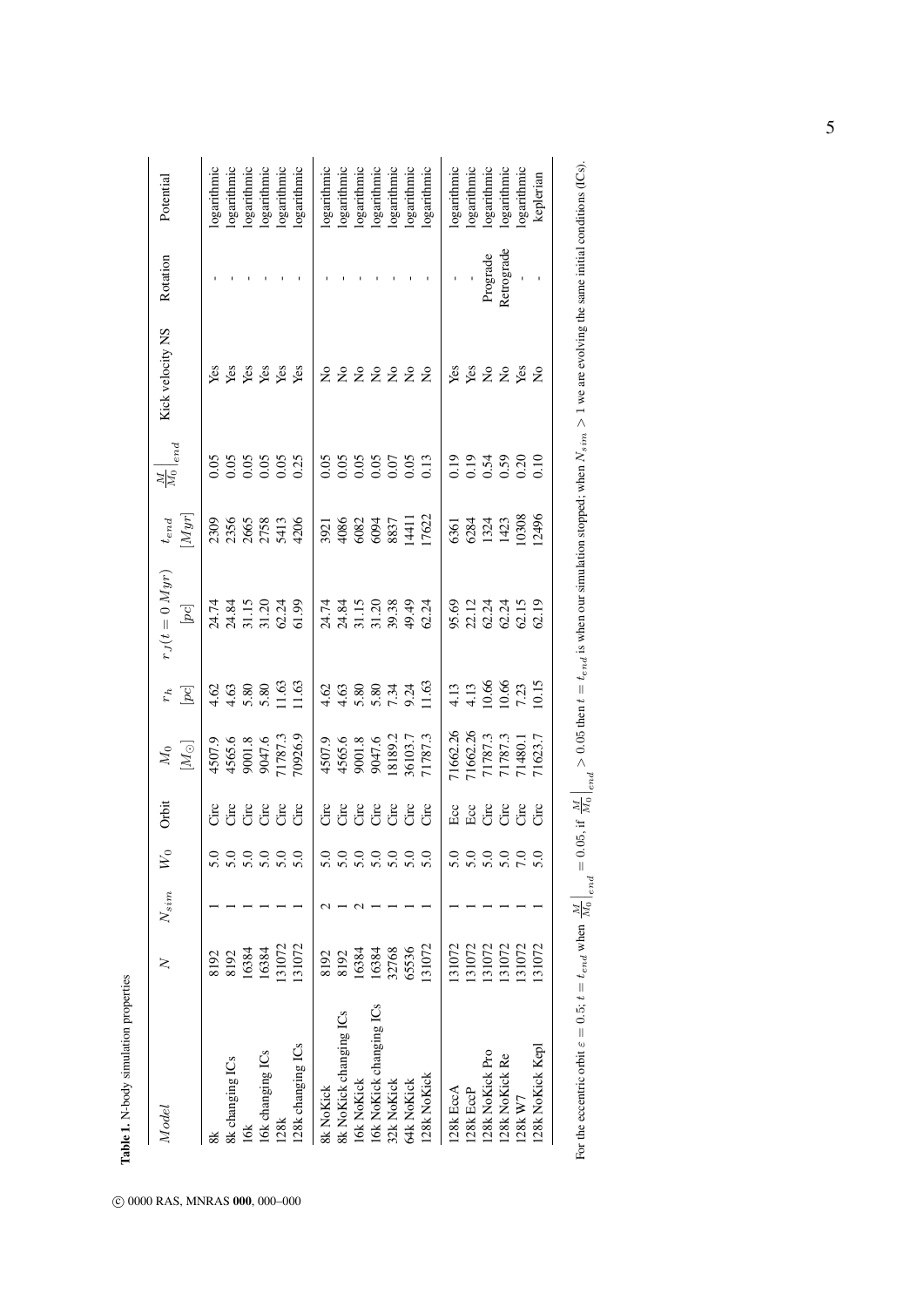

Figure 1. The plot shows a comparison between the evolution of a star cluster in the presence (red line; model 128k) and in the absence (blue line; model 128k NoKick) of an initial kick velocity of the NS. For reference, the corresponding model studied by Baumgardt & Makino (2003) is also presented (green line).

# 3 INSTABILITY

The rapid escape of neutron stars is a well-known effect determined by their initial kick velocity but, surprisingly, we found that, in the context of our simulations, it creates a fatal instability of the clusters. For instance, our model with  $N = 131072$  and an initial concentration of  $W_0 = 5.0$  in Roche filling conditions is completely dissolved in about  $5\ Gyr$ , while, from their corresponding simulation, Baumgardt & Makino (2003) found a dissolution time of about 25  $Gyr$ , in the absence of initial kick velocity for the neutron stars (NS). In their case, more than 95% of the NS remain inside the cluster, while in our simulation only  $5\%$  remain bound. Fig. 1 shows a comparison between the evolution of the bound mass of the cluster in our simulations and the corresponding one in Baumgardt & Makino (2003); it is clear that, when we include a kick velocity for NS, there is a very significant decrease of the dissolution time.

Fig. 2 shows a similar comparison plot, but for simulations with  $N = 16k$ . In order to evaluate the magnitude of the stochastic effects associated with the generation of the initial conditions and with the direct N-body calculations, we performed several additional simulations by changing the seed used in the sampling of the initial conditions or by evolving the same initial conditions in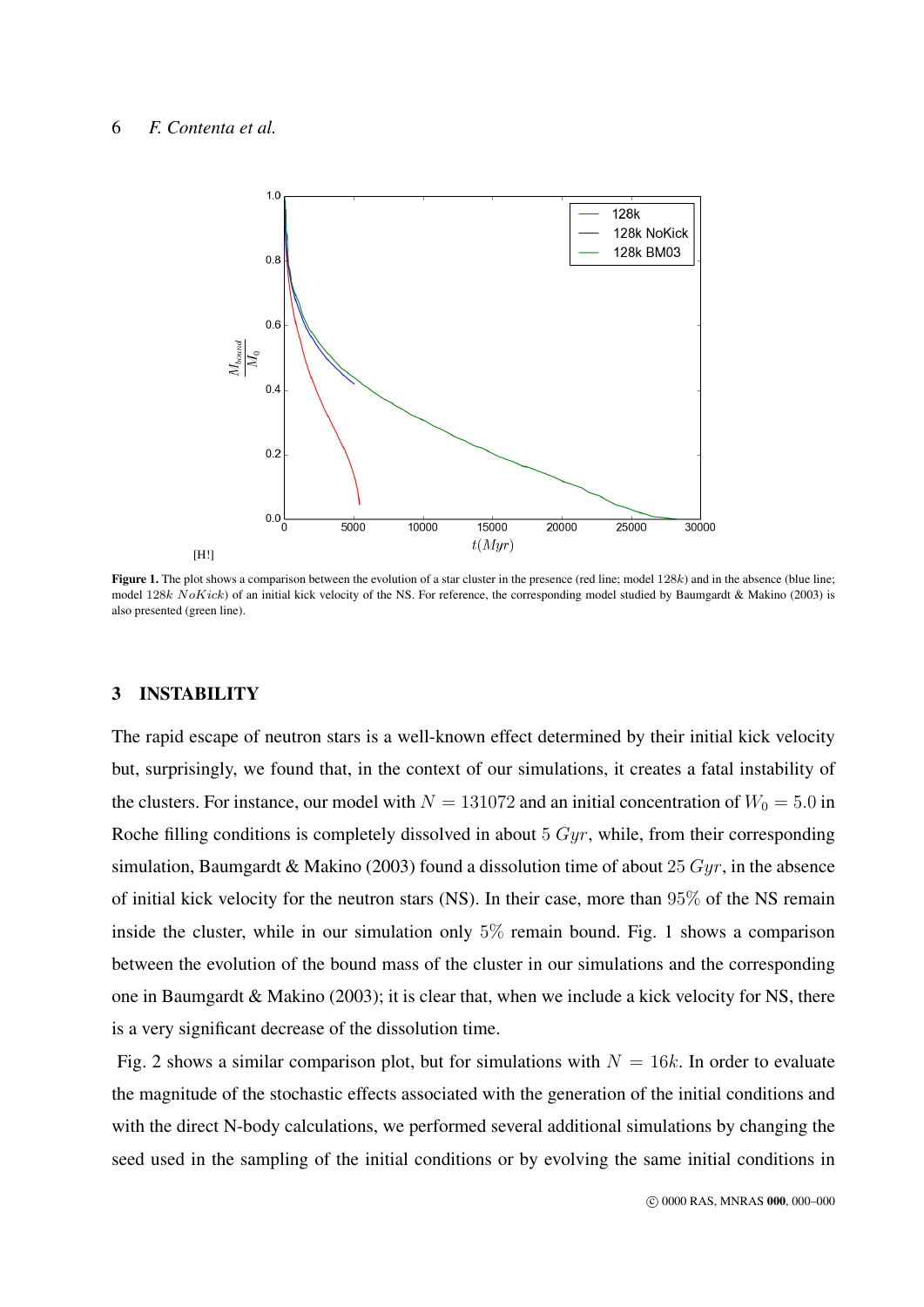

**Figure 2.** As in Fig. 1, but for simulations with  $N = 16k$ . Models with initial kick velocity are denoted by solid red (model 16k) and dashed black (model 16k changing  $ICs$ ) lines; models without kick velocity are denoted by solid black (model 16k NoKick changing ICs), solid blue (model 16k  $N \circ Kick$ ), and dashed blue (model 16k  $N \circ Kick$ ) lines. As in Fig. 1, the green line represent the corresponding models from Baumgardt & Makino (2003). We also performed some additional simulations with different realizations of the same initial conditions or by evolving the same realization, in order to assess the magnitude of the stochastic effects of the N-body calculations.

independent runs.

#### 4 KINEMATICS

Despite the interesting result presented in the previous Section, the main goal of this project is to study the kinematics of the stars in the clusters to be able to compare our data with GAIA. First of all, we need to define some quantities to describe the kinematic properties of each cluster.

We will use the anisotropy parameters:

$$
\tilde{\beta} = 1 - \frac{\langle v_t^2 \rangle}{2 \langle v_r^2 \rangle} \qquad \text{(as in Baumgardt & Makino 2003)} \tag{2}
$$

and

$$
\beta = 1 - \frac{{\sigma_t}^2}{2{\sigma_r}^2} \tag{3}
$$

where  $\langle v_t^2 \rangle$  ( $\sigma_t^2$ ) and  $\langle v_r^2 \rangle$  ( $\sigma_r^2$ ) denote the mean square tangential and radial velocity components, and the tangential and radial diagonal components of the velocity dispersion tensor, respectively. To be noted that  $\sigma_t^2 = \sigma_\theta^2 + \sigma_\phi^2$ , and that  $\sigma_\phi^2 = \langle v_\phi^2 \rangle - \langle v_\phi^2 \rangle^2$ ,  $\sigma_\theta^2 = \langle v_\theta^2 \rangle - \langle v_\theta^2 \rangle^2$ , and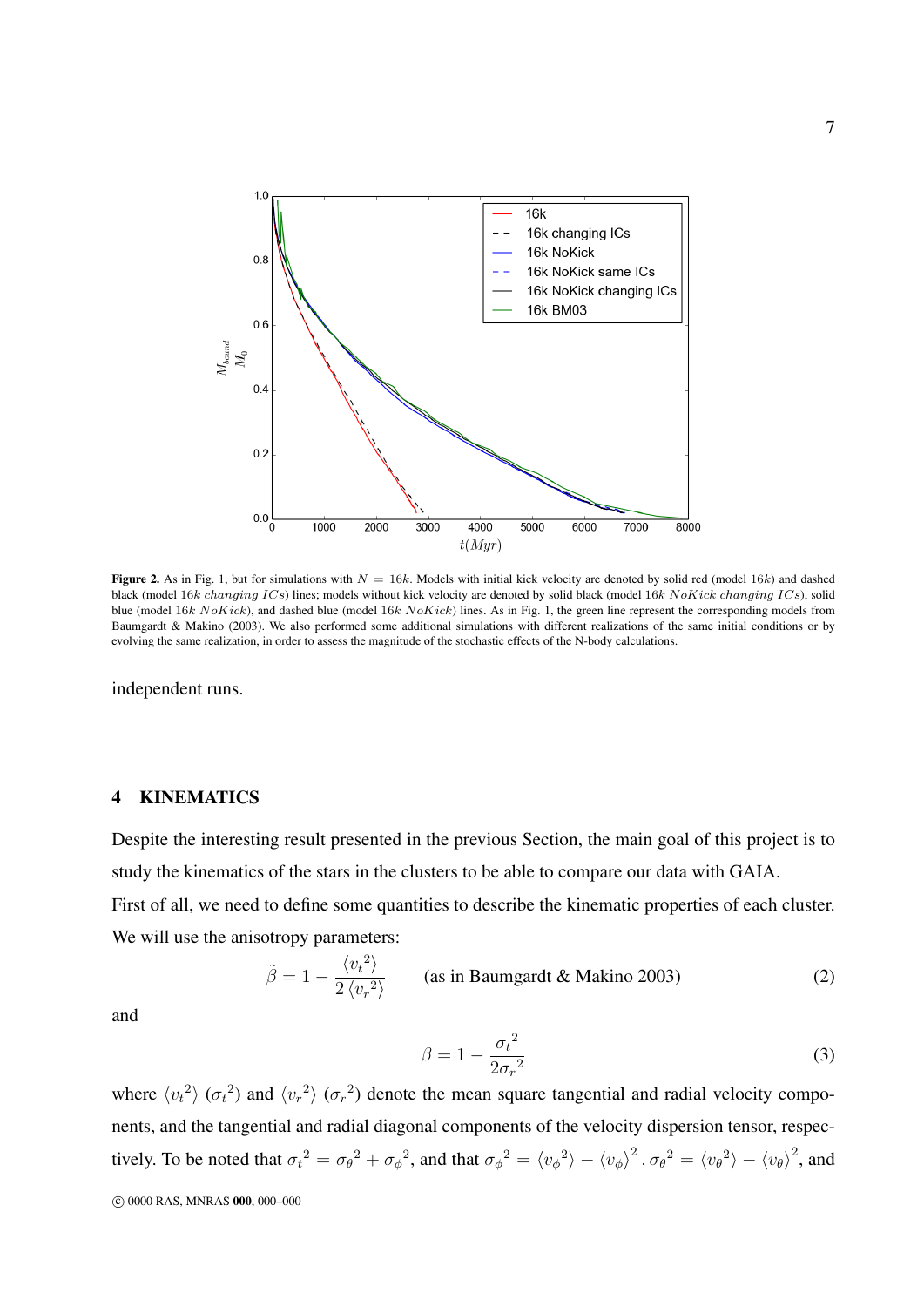$\sigma_r^2 = \langle v_r^2 \rangle - \langle v_r \rangle^2$ . The difference between  $\tilde{\beta}$  and  $\beta$  is given by the contribution of the components of the mean velocity vector. The  $\beta$  and  $\tilde{\beta}$  parameters allow us to quantify the degree of anisotropy in the velocity space of a stellar systems. If all orbits are circular,  $\sigma_r = 0$  and  $\beta = -\infty$ ; if the system is isotropic in the velocity space,  $\beta = 0$ ; if all orbits are perfectly radial,  $\sigma_{\theta} = \sigma_{\phi} = 0$  and  $\beta = 1$  (Binney & Tremaine 1987). As a result, the systems with  $\beta > 0$  are "radially biased", while those with  $\beta$  < 0 are "tangentially biased". In our case, in the outer part of our cluster, we have a radially biased cluster during the first hundred  $Myr$ , whereas after this we have a tangentially biased cluster, see Fig. 3(a) and Fig. 3(b).

About the rotation of the cluster, we know that the cluster is orbiting around the galaxy on the x-y plane, therefore we expect to see a sign of rotation inside the cluster in the  $v_{\phi}$  component, see Fig. 4(a), while as expected the  $v_{\theta}$  component is fluctuating around zero, see Fig. 4(b).

The preliminary analysis of some of the simulations performed in this study confirms the existence of significant tangential anisotropy and of a weak rotation in the outer parts of the clusters, in agreement with the analysis performed by Baumgardt & Makino (2003). At the present stage of the project, the physical origin of these properties is only partially understood. Baumgardt  $\&$ Makino (2003) state that if a cluster fills its Roche lobe and starts losing mass, there is a preferential loss of stars on radial orbits induced by the external tidal field at large radii, where tangential anisotropy in velocity space is thus established (see also Takahashi & Lee 2000). In addition, they motivate the existence of a weak rotation as a result of the fact that, in the outer parts of the cluster, most of the stars are counter-rotating, since retro-grade orbits are more stable against escape than pro-grade orbits (see Keenan & Innanen 1975). In the near future we would like to test these interpretations with our simulations, with particular attention to the time scale of these processes and to the role played by the frame of reference.

Finally, we studied the time evolution of the trace of the velocity dispersion tensor:

$$
\sigma = \sqrt{\frac{1}{3} \left( \sigma_r^2 + \sigma_{\phi}^2 + \sigma_{\theta}^2 \right)}
$$
\n(4)

as shown in Fig. 5. As we can see, the lines that represent the outer part of the cluster (purple, green and yellow) they go closer to each other and then they merge at about 5.6  $Gyr$ , this mean that if we plot the velocity dispersion as a function of radius we will see a flattening (because their are reaching the same value). To see better this effect we can plot the ratio between the velocity dispersion in each lagrangian shell and the total velocity dispersion, see Fig. 6.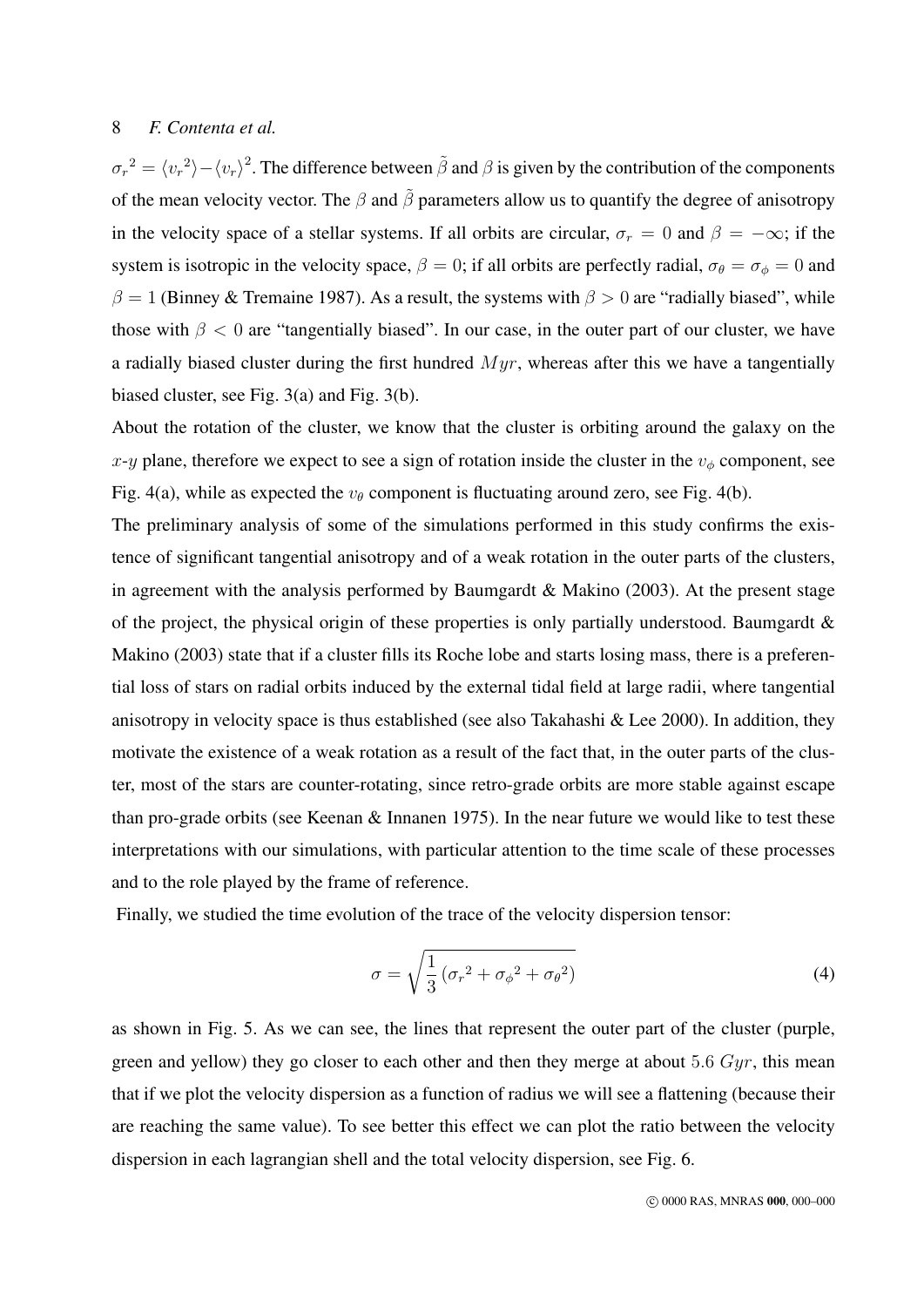

Figure 3. Anisotropy parameters of model 16k NoKick in selected lagrangian shells, containing 10%, 40%-60%, 90%-100% and 100% of the mass inside the tidal radius; (a) The  $\tilde{\beta}$  parameter shows a clear evidence of tangentiality in the outer parts of the model (green line); (b) The  $\beta$ parameter confirms a tangentially biased cluster in the outer parts (green line).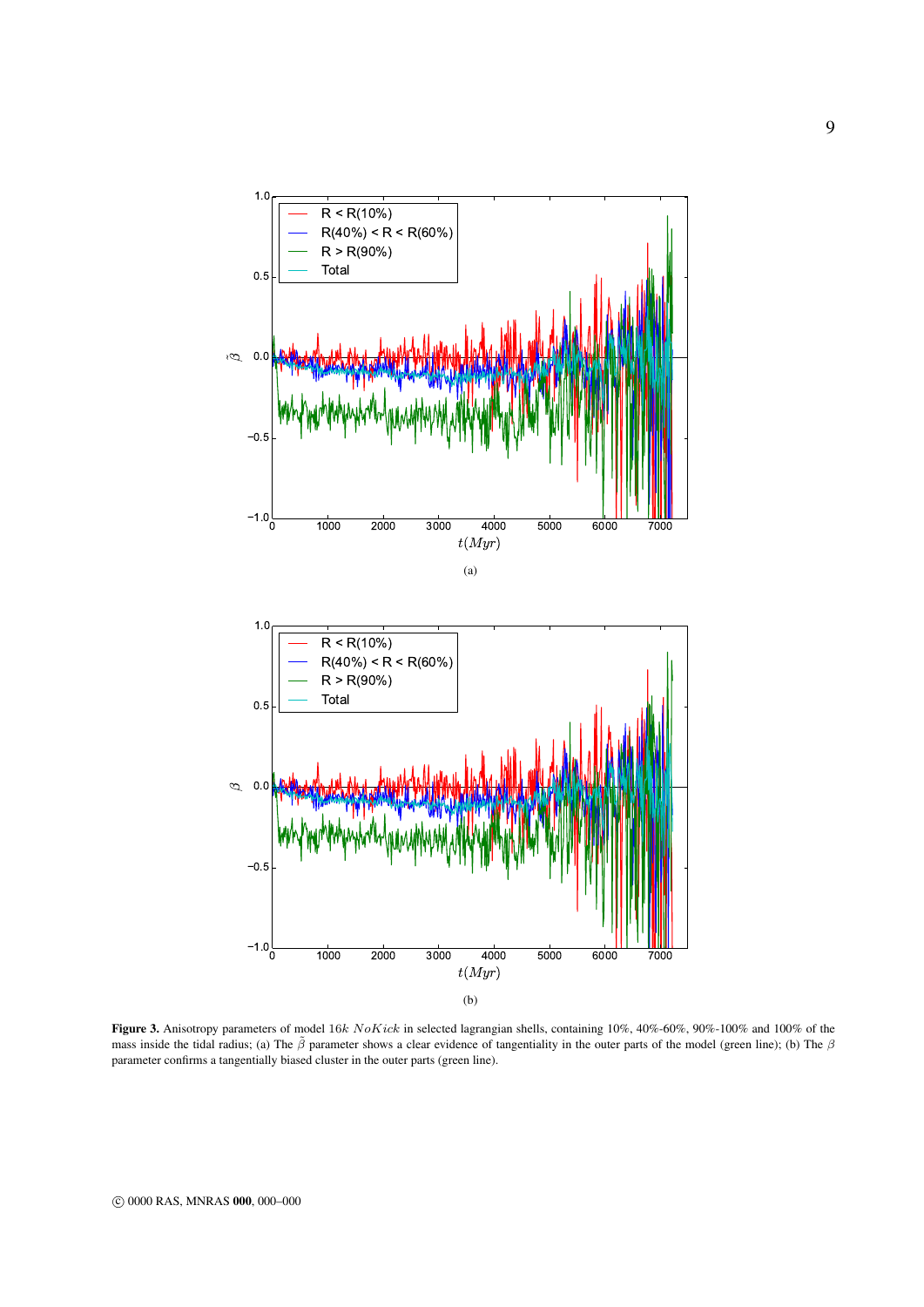

Figure 4. Polar and azimuthal components of the mean velocty vector of model 16k NoKick in selected lagrangian shells, containing 10%, 40%-60%, 90%-100% and 100% of the mass inside the tidal radius; (a) The rotation curve  $(\langle v_{\phi} \rangle)$  shows a clear evidence of moderate rotation in the outer parts of the model; (b) The time evolution of  $\langle v_\theta \rangle$  confirms the absence of any average motion in this velocity component.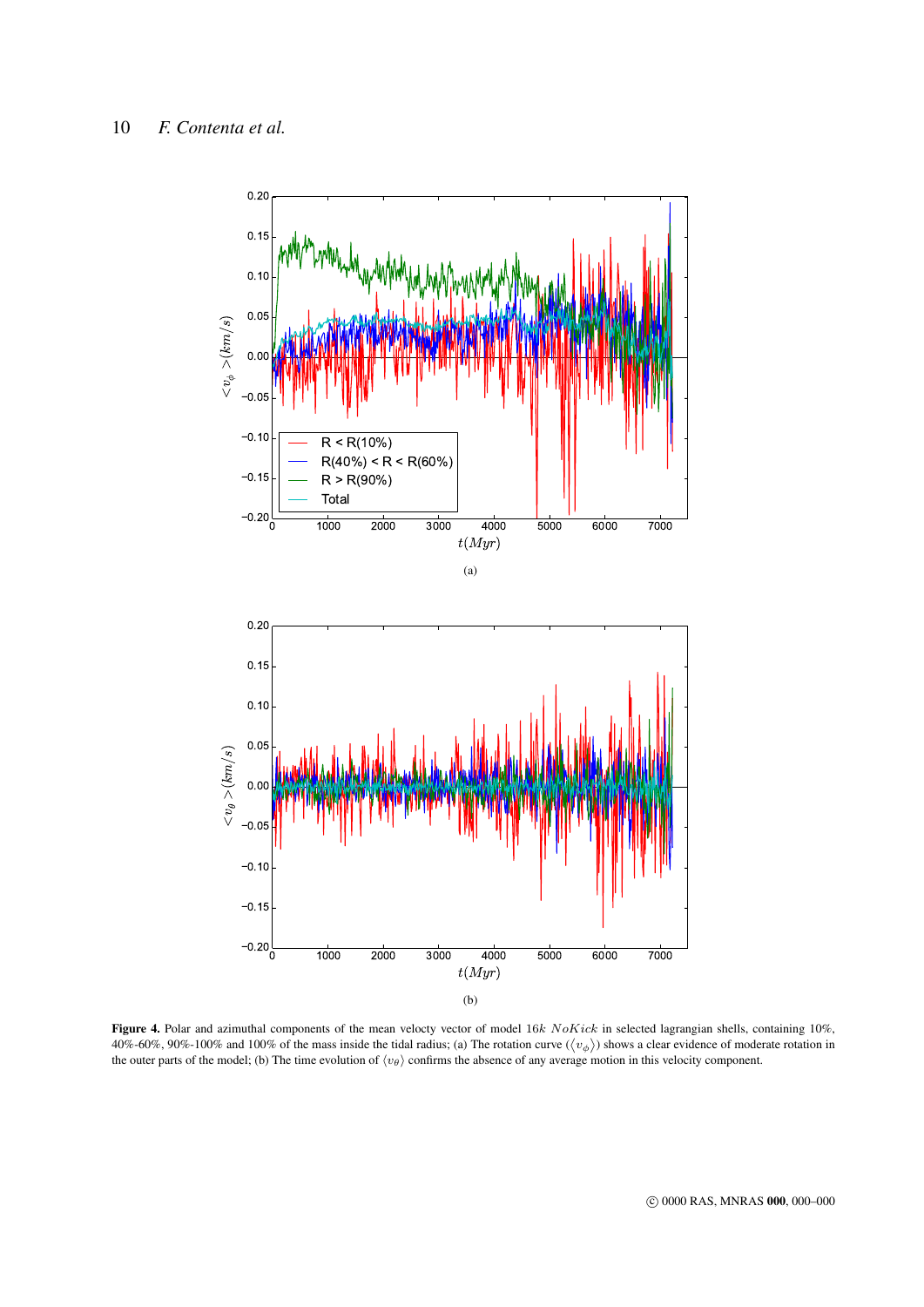

Figure 5. Trace of the velocity dispersion tensor of model 16k NoKick, calculated in selected lagrangian shells, containing 10%, 40%-60%, 80%-90%, 90%-100%, 99%-100% and 100% of the mass inside the tidal radius



Figure 6. Ratio between the velocity dispersion in each lagrangian shell, containing 10%, 40%-60%, 80%-90%, 90%-100%, 99%-100% and 100% of the mass inside the tidal radius, and the total velocity dispersion of the model 16k NoKick.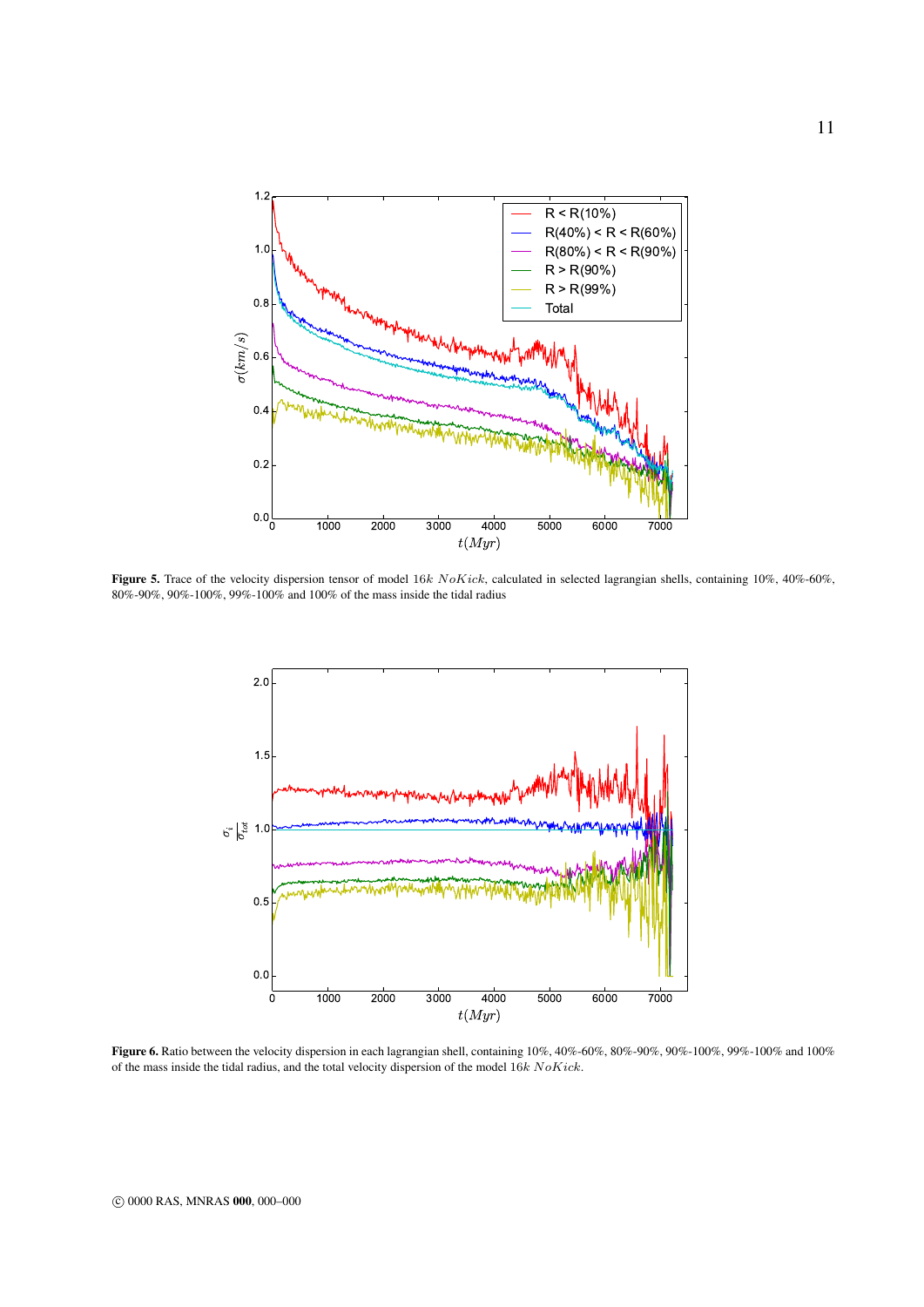# 5 CONCLUSION AND FUTURE WORK

The first result of the current state of the project, as discussed in Section 3, is the very surprising evidence that, as a result of the presence of an initial kick velocity of the NS, we cannot consider any more a globular cluster with a King profile  $W_0 = 5.0$  and in Roche filling a stable system. It is clear that, in particular situations, this parameter could be very important even if the fraction of neutron stars and the fraction in mass (of NS) are very small quantities, 0.5% and 1.8%, respectively. At the moment  $NBODY6$  is using a gaussian distribution where the peak is 190  $km/s$  and this determines that about 5% of NS are still inside the cluster after the initial expansion because they have a kick velocity less than the escape velocity of a generic star in the cluster. However, it is not clear whether this assumption is reasonable or not.

The second result concerns the kinematical properties of tidally-perturbed star clusters. We have confirmed the existence of tangentiality in the outer parts of these systems, as originally noted by Baumgardt & Makino (2003). We further explored this property by evaluating the existence and the contribution of a genuine rotational component (mean azimuthal velocity) by means of the inspection of the time evolution of the mean velocity vector and of the parameter  $\beta$  (instead of using exclusively  $\tilde{\beta}$ , as in Baumgardt & Makino 2003). Finally, we studied the properties of the velocity dispersion profile in the outer parts of the cluster, to evaluate the possible presence of a flattening at large radii.

The next step of our analysis will be focussed on the study of the role played by the population of potential escapers in the cluster (Fukushige & Heggie 2000; Baumgardt 2001; Küpper et al. 2010a,b). After an assessment of the size of the population of potential escapers in our simulations, we will inspect their contribution in the time evolution of the fundamental kinematic observables explored so far (mean velocity vector, anisotropy parameters, and velocity dispersion tensor). In addition, we plan to perform a detailed study of the orbits of selected pro-grade and retro-grade potential escapers, to analyze their behaviour and their stability, with particular reference to the previous investigations by Keenan & Innanen (1975). The subsequent part of our future analysis will be devoted to the study of the entire radial profile of the fundamental kinematical observables, ideally in projection, in order to facilitate the comparison with the corresponding observational quantities. Finally, we will also perform a full morphological characterization of our main models, by studying the radial profile of the surface brightness, the two-dimensional isophotal maps, and the associated ellipticity profile. We will perform our kinematical and structural study also on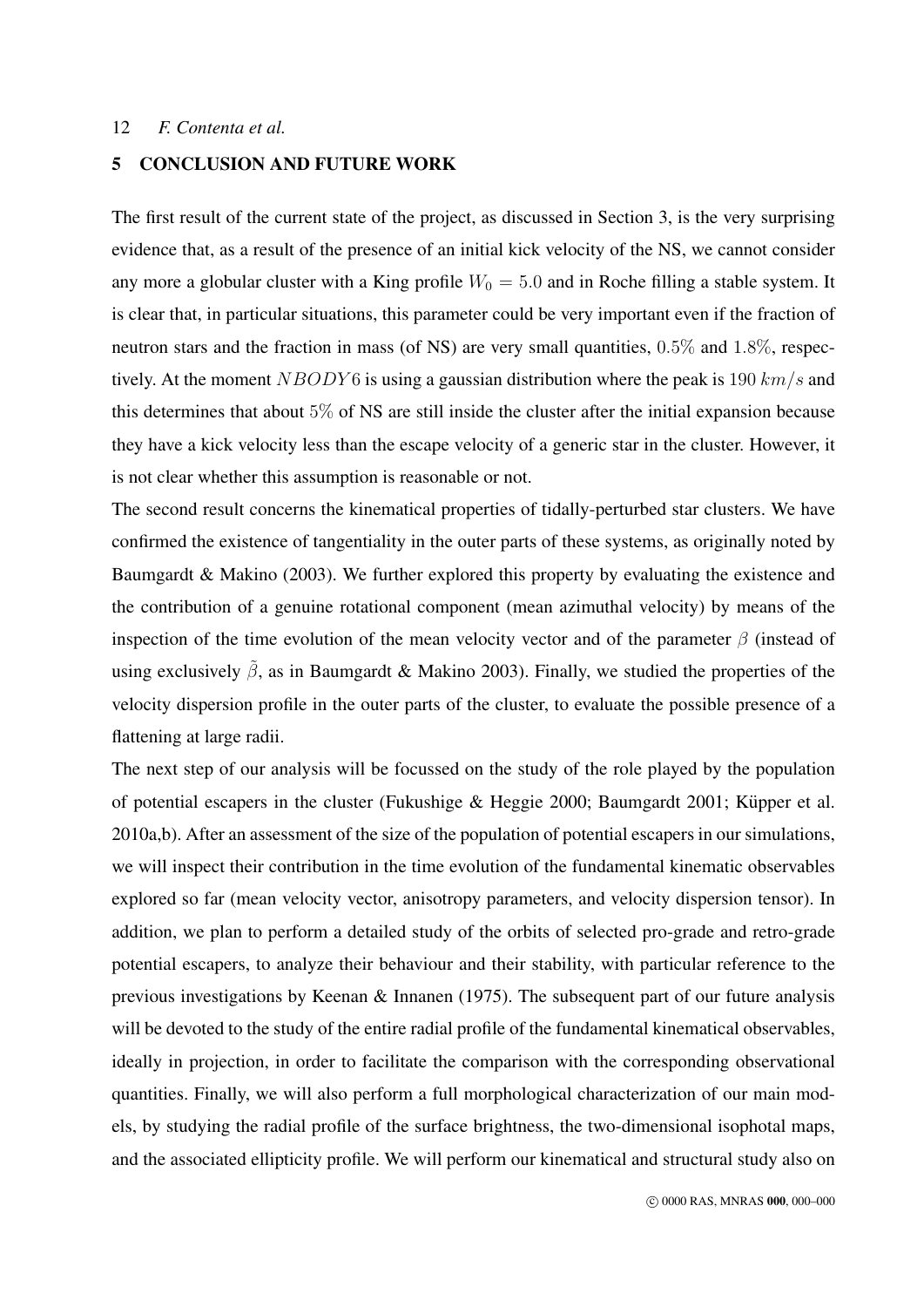simulations with a different galactic potential, to evaluate its role in the dynamical evolution of the cluster.

As a separate line of investigation, we will continue our study of the effects of the kick velocity of the NS on the global evolution of the cluster. In particular, we will carefully analyse the simulation starting from a King (1966) with concentration  $W_0 = 7.0$ , to understand the non-trivial interplay between the expansion of the core associated with the rapid escape of NS and the initial concentration of the system.